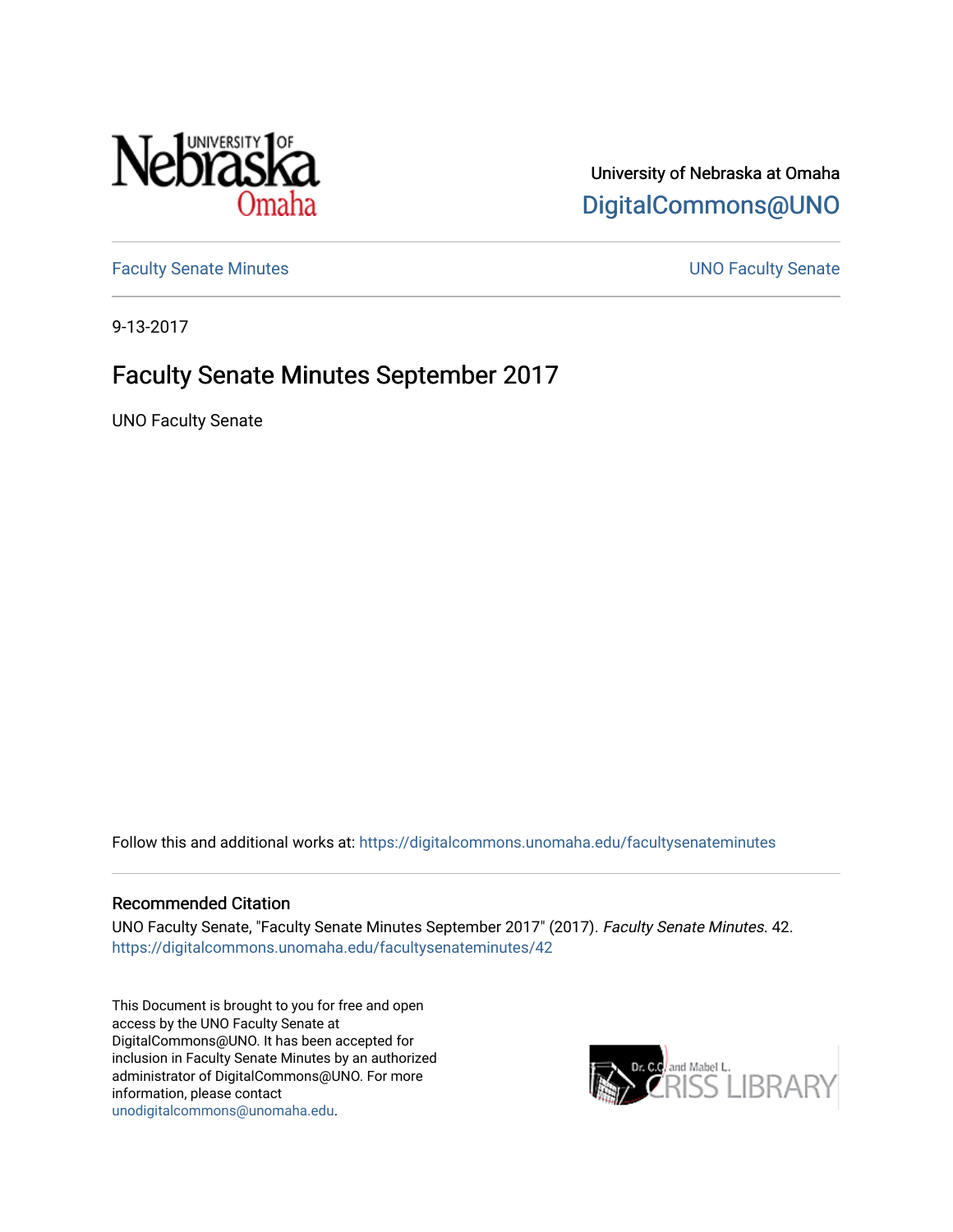

# **2017-2018 Faculty Senate** *Minutes*

\_\_\_\_\_\_\_\_\_\_\_\_\_\_\_\_\_\_\_\_\_\_\_\_\_\_\_\_\_\_\_\_\_\_\_\_\_\_\_\_\_\_\_\_\_\_\_\_\_\_\_\_\_\_\_\_\_\_\_\_\_\_\_\_\_\_\_\_\_\_\_\_\_\_\_\_\_\_ \_\_\_\_\_\_\_\_\_\_\_\_\_\_\_\_\_\_\_\_*Wednesday, September 13, 2017, 2 p.m., CEC 230/231*\_\_\_\_\_\_\_\_\_\_\_\_\_\_\_\_\_\_\_\_\_

- **Members:** Adams, Adidam, Arbelaez, Azadmanesh, Barone, Bereitschaft, Boron, Cast-Brede, Clinkinbeard, Elder, Feng, Glasser, Grams, Hawkins, Johnson, Kealey, Kelly, Kennedy, Landow, MacArthur, Maher, Miller, Nash, Noble, Nordman, Peterson, Robins, Rowe, Sharif-Kashani, Stacy, Tiller, Wileman, Winter, Woody, Zhong
- **Excused:** Prisbell, Schaffer

**Absent:** Brennan, Schoenbeck

**Guests:** NU President Hank Bounds, Chancellor Jeff Gold, AVC Jonathan Benjamin-Alvarado, SAC President Thomas Walker, OWH Reporter Rick Ruggles,

\_\_\_\_\_\_\_\_\_\_\_\_\_\_\_\_\_\_\_\_\_\_\_\_\_\_\_\_\_\_\_\_\_\_\_\_\_\_\_\_\_\_\_\_\_\_\_\_\_\_\_\_\_\_\_\_\_\_\_\_\_\_\_\_\_\_\_\_\_\_\_\_\_\_\_\_\_

\_\_\_\_\_\_\_\_\_\_\_\_\_\_\_\_\_\_\_\_\_\_\_\_\_\_\_\_\_\_\_\_\_\_\_\_\_\_\_\_\_\_\_\_\_\_\_\_\_\_\_\_\_\_\_\_\_\_\_\_\_\_\_\_\_\_\_\_\_\_\_\_\_\_\_\_\_

\_\_\_\_\_\_\_\_\_\_\_\_\_\_\_\_\_\_\_\_\_\_\_\_\_\_\_\_\_\_\_\_\_\_\_\_\_\_\_\_\_\_\_\_\_\_\_\_\_\_\_\_\_\_\_\_\_\_\_\_\_\_\_\_\_\_\_\_\_\_\_\_\_\_\_\_

**Speaker:** NU President Hank Bounds

- **I. The meeting was officially called to order at 2:39 p.m.** by President Grams.
- **II. The Minutes** of the August 16, 2017, meeting were approved as submitted.

#### **III. Officers' Reports**

#### **A. President's Report:** Senator Grams reported

September 6, 2017

Dear Colleagues,

The past month has been a very busy one, and your comments and suggestions are particularly needed so that the Faculty Senate and I can best represent the interests and concerns of our faculty. Please feel free to contact me at any time (email works best).

Some of the most important meetings and events to report on include Chancellor Gold's announcement of some administrative restructuring at UNO and UNMC, the most recent meeting of the Transition Advisory Council, and the BRT (Budget Response Team) implementations affecting UNO and the NU system. If any Senator would like to access the information presented during AVC for Student Affairs Benjamin-Alvarado's presentation to the Retreat, or has follow up questions related to Chancellor Gold's visit to the Faculty Senate Retreat, please contact Sue Bishop or me.

The key areas of restructuring announced by Chancellor Gold are:

1. A single VC of Business, Finance, and Economic Development shared by UNO and UNMC. According to Gold, this move was driven not purely by budget considerations but primarily by concerns for efficacy and efficiency. This recommendation also came via CFAR (Center for Applied Research), the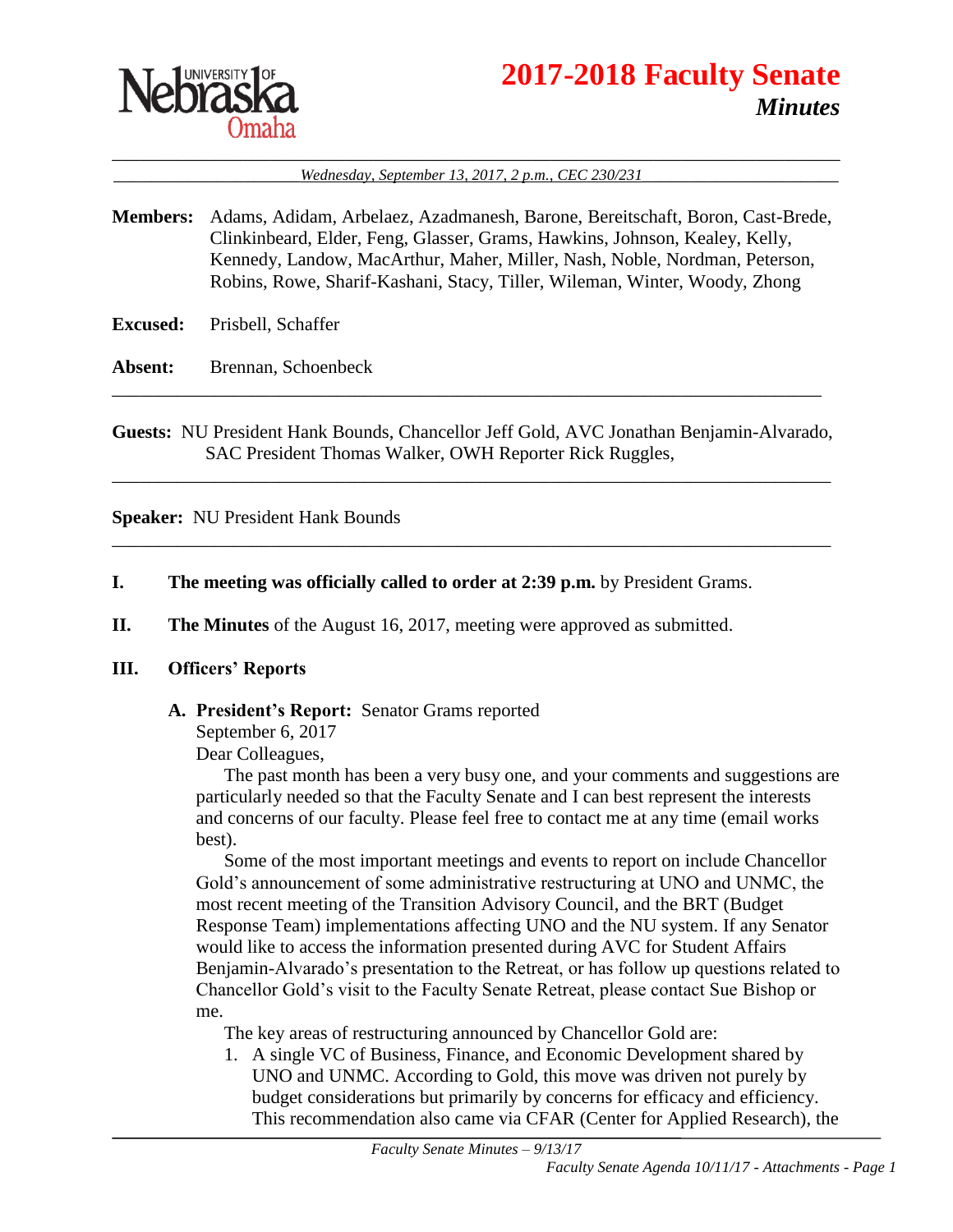outside consulting group that Chancellor Gold hired to assist him with such decisions. CFAR interviewed various representatives of students, staff, and faculty over the summer.

- 2. A single VC for Student Success shared by UNO and UNMC, including enrollment and student services at both campuses. Current UNO VC Dan Shipp will occupy this position, reporting directly to the Chancellor.
- 3. UNMC will adopt an academic administrative model more similar to UNO's, where Deans report directly to the SVC (Dele Davies) rather than directly to the Chancellor.
- 4. External relations (community, government, and alumni) will be combined into one group across UNO and UNMC, to be led by Bob Bartee, though UNO and UNMC will continue to have separate programs in these areas. UNO's University Communications will report to Bartee.
- 5. Miscellaneous areas under the Chancellor's office, such as compliance auditing, logistics, and so forth will be shared between UNO and UNMC for the aim of greater efficiency.

Chancellor Gold emphasized that all of these restructuring changes are reversible and will be re-evaluated by him at the 6 and 12 month marks. Therefore, UNO faculty who wish to comment on the changes should do so in ample time to be accounted for in these reviews. The Faculty Senate executive committee and I regularly convey faculty opinions and feedback to the Chancellor and other administrators, as we meet with them regularly.

The August 29 Transition Advisory Council meeting focused on the theme of Efficiency. Presentations and discussion emphasized UNO's great value, given the quality of education and employment outcomes produced for a relatively low student cost and debt load. However, challenges faced in achieving that value include a heavy reliance on adjunct faculty, difficulties with scheduling, bottleneck courses, length of time developing new degree programs, and a cultural and political climate in which the value proposition of higher education is disputed. Suggestions for improvement also included reviewing processes for grant seekers (e.g. differentiating processes for large and small grants, offering greater support), focusing on the success of multiple programs across the board (including workforce-essential and unique UNO niche programs), institutional support for faculty research, and leveraging community resources.

The BRT progress at NU is to follow a particular "Program Change Development Model" that proceeds from Program Definition and Design through Program Installation (where we are now, at least in part), Interim Products, Established Products, and Program Efficacy. Faculty who have comments about the BRT implementation may wish to keep this in mind, as the products generated by this budget review are themselves reviewed, measured, and refined. For instance, the UNL Faculty Senate raised questions about changes to the mileage reimbursement rates, and in particular the effects on extension faculty. Some UNO faculty also have raised questions about the economic impacts. What cost savings will be realized ultimately, particularly as behavior changes in response to the policy and the costs of operating fleet vehicles are analyzed? We will continue to follow up on these issues and feedback is welcomed.

UNO has a record-breaking incoming first-year class in Fall 2017. Faculty are to be congratulated for their incredible dedication and outreach that helped to create this success. Going forward, I would like to challenge my colleagues to redouble the effort to keep those students here all the way to graduation. What could each of us be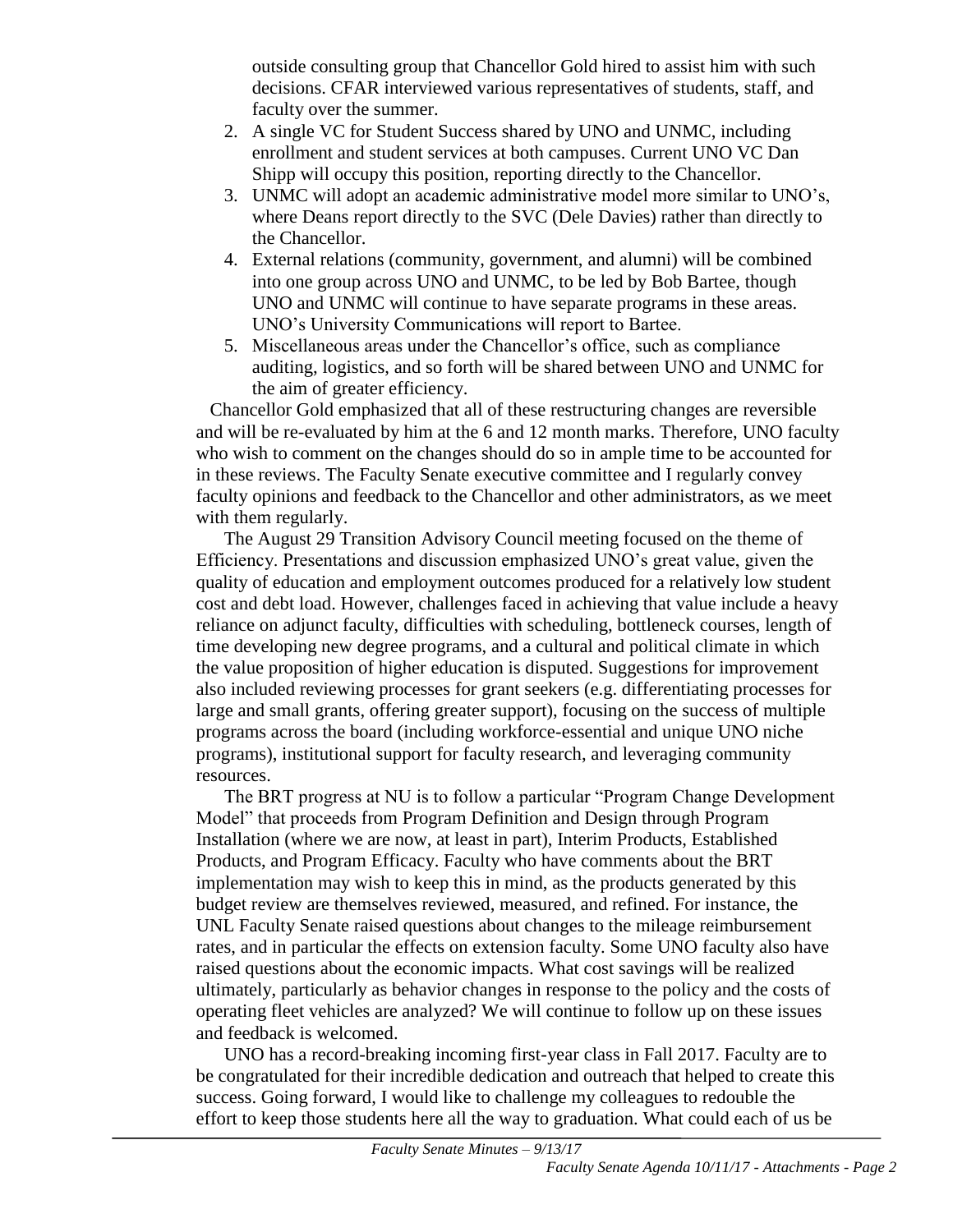doing – realistically, given our workloads and service - to engage those students and increase the chances of retaining them next year? Extensive research tells us that the more individual contact students have with faculty, the more likely they are to be retained and graduate. This includes student research, co-curricular activities, and advising. Your engagement with our students is an essential contribution to the value of a UNO education.

UNO representatives on the ad hoc UNO/UNMC Faculty Committee for Communication and Collaboration include: Timi Barone, Dhundy Bastola, Craig Maher, Connie Schaffer, Destynie Sewell, Suzanne Sollars, and Adam Tyma. Please contact them with comments or suggestions relevant to their communications with UNMC faculty representatives. This is a joint faculty-to-faculty committee, reporting back to the respective Faculty Senates.

President Bounds will be the guest speaker at the Faculty Senate's next meeting on September 13 at 2:00 pm. Bounds met with the Senate last May and with the Executive Committee in August.

Questions about how Scott Campus faculty are to park for events on the Dodge Campus have been raised and will be followed up. Please let us know if Canvas training is meeting your needs and if additional specific offerings in this area would be useful.

Thank you for permitting me to represent you and please contact me whenever issues relevant to Faculty Senate may arise.

#### **B. Secretary/Treasurer Report:** Senator Landow

|  | 1. EC&A: August 2017, no meeting scheduled. |  |
|--|---------------------------------------------|--|
|  |                                             |  |

| Res.                     | <b>Date</b>   | <b>Title</b>               | <b>Admin</b> | Sent for      | <b>Denied</b> | (Action Pending and Current Resolutions)<br><b>Deferred</b> | In              | Final                  |
|--------------------------|---------------|----------------------------|--------------|---------------|---------------|-------------------------------------------------------------|-----------------|------------------------|
| #                        | <b>Senate</b> |                            | Accept       | <b>Senate</b> |               |                                                             | <b>Progress</b> | <b>Action/Resolved</b> |
|                          | <b>Passed</b> |                            |              | <b>Action</b> |               |                                                             |                 |                        |
|                          |               |                            |              |               |               |                                                             |                 |                        |
| 4301                     | 8/16/17       | Permanently                |              |               |               |                                                             |                 |                        |
|                          |               | Replace CBA                |              |               |               |                                                             |                 |                        |
|                          |               | <b>Senator NI</b>          |              |               |               |                                                             |                 |                        |
| 4299                     | Complete      | FS Pres Appts.             |              |               |               |                                                             |                 |                        |
|                          | 8/16/17       | a. AAUP                    |              |               |               |                                                             |                 |                        |
|                          |               | c. Grad Cncl Liaison       |              |               |               |                                                             |                 |                        |
| 4288                     | Complete      | <b>Campus Committees</b>   |              |               |               |                                                             |                 |                        |
|                          | 8/16/17       | a. APC                     |              |               |               |                                                             |                 |                        |
|                          |               | g. Strat Planning          |              |               |               |                                                             |                 |                        |
|                          |               | Steering Comm.             |              |               |               |                                                             |                 |                        |
| 4301                     | 8/16/17       | Permanently                |              |               |               |                                                             |                 |                        |
|                          |               | Replace CBA                |              |               |               |                                                             |                 |                        |
|                          |               | Senator Ni                 |              |               |               |                                                             |                 |                        |
|                          |               |                            |              |               |               |                                                             |                 |                        |
| <b>TO BE FOLLOWED UP</b> |               |                            |              |               |               |                                                             |                 |                        |
| 4282                     | 3/8/17        | Expenses                   | 4/19/17      |               |               |                                                             |                 | <b>SVC</b> Reed        |
|                          |               | Associated with            |              |               |               |                                                             |                 | explained the          |
|                          |               | Visas for                  |              |               |               |                                                             |                 | process for UNO        |
|                          |               | <b>International Hires</b> |              |               |               |                                                             |                 | paying for legal       |
|                          |               |                            |              |               |               |                                                             |                 | costs involved.        |
|                          |               |                            |              |               |               |                                                             |                 | These issues are       |
|                          |               |                            |              |               |               |                                                             |                 | usually handled by     |
|                          |               |                            |              |               |               |                                                             |                 | department chairs      |
|                          |               |                            |              |               |               |                                                             |                 | and personnel.         |
|                          |               |                            |              |               |               |                                                             |                 | Costs can't be         |

#### **2017-2018 Resolution Action Table (Action Pending and Current Resolutions)**

*Faculty Senate Minutes – 9/13/17*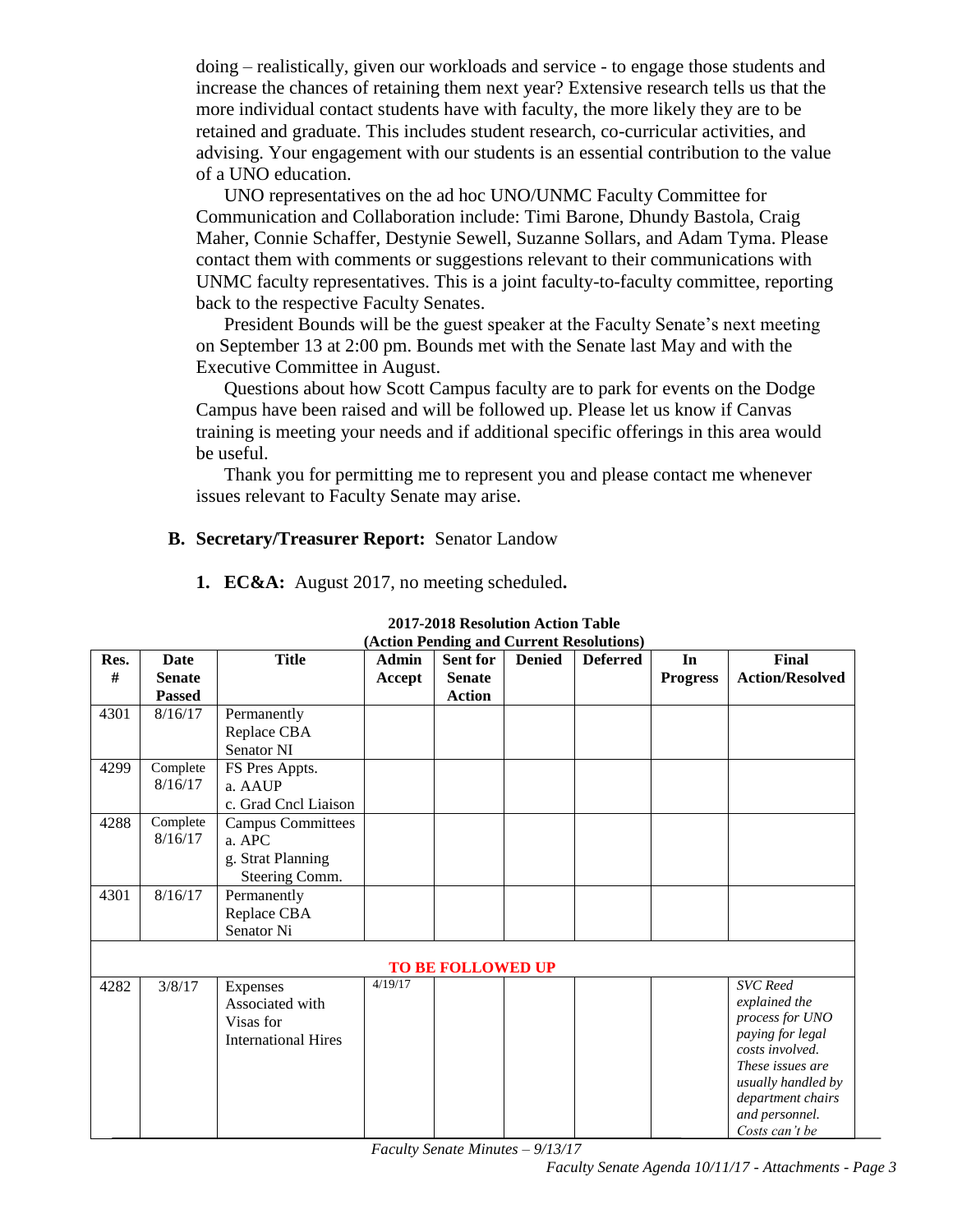|                        |          |              |          |  |  |  | nailed down, since<br>they vary by who is  |
|------------------------|----------|--------------|----------|--|--|--|--------------------------------------------|
|                        |          |              |          |  |  |  | involved. BJ Reed<br>said he would ask     |
|                        |          |              |          |  |  |  | for a one page                             |
|                        |          |              |          |  |  |  | description of the                         |
|                        |          |              |          |  |  |  | process made                               |
|                        |          |              |          |  |  |  | available to                               |
| 4279                   | 12/14/16 | Grievance    | 12/21/16 |  |  |  | faculty.<br>- SVC Reed says                |
|                        |          | Committees   |          |  |  |  | they may need                              |
|                        |          | Summer       |          |  |  |  | more information.                          |
|                        |          | Compensation |          |  |  |  | It is a workload                           |
|                        |          |              |          |  |  |  | issue as much as a<br>compensation         |
|                        |          |              |          |  |  |  | issue. Let's have                          |
|                        |          |              |          |  |  |  | further discussion.                        |
|                        |          |              | 3/15/17  |  |  |  | - BJ reiterated that                       |
|                        |          |              |          |  |  |  | summer pay is not                          |
|                        |          |              |          |  |  |  | likely to happen, as                       |
|                        |          |              |          |  |  |  | faculty select a                           |
|                        |          |              |          |  |  |  | variety of service                         |
|                        |          |              |          |  |  |  | opportunities.<br>Regarding the            |
|                        |          |              |          |  |  |  | three grievance                            |
|                        |          |              |          |  |  |  | committees, he                             |
|                        |          |              |          |  |  |  | feels that faculty                         |
|                        |          |              |          |  |  |  | select this type of<br>service, similar to |
|                        |          |              |          |  |  |  | how faculty choose                         |
|                        |          |              |          |  |  |  | to serve on thesis                         |
|                        |          |              |          |  |  |  | committee.                                 |
|                        |          |              | 4/19/17  |  |  |  | Chancellor                                 |
|                        |          |              |          |  |  |  | Christensen said                           |
|                        |          |              |          |  |  |  | these type of                              |
|                        |          |              |          |  |  |  | issues, like summer                        |
|                        |          |              |          |  |  |  | grievance<br>committee work,               |
|                        |          |              |          |  |  |  | seldom occur. He                           |
|                        |          |              |          |  |  |  | is also                                    |
|                        |          |              |          |  |  |  | apprehensive of                            |
|                        |          |              |          |  |  |  | anyone who has<br>service in the           |
|                        |          |              |          |  |  |  | summer wanting                             |
|                        |          |              |          |  |  |  | compensation.                              |
|                        |          |              |          |  |  |  | Some service such<br>as FS President       |
|                        |          |              |          |  |  |  | and IRB receive                            |
|                        |          |              |          |  |  |  | workload                                   |
|                        |          |              |          |  |  |  | compensation.                              |
|                        |          |              |          |  |  |  |                                            |
| <b>CARRIED FORWARD</b> |          |              |          |  |  |  |                                            |
|                        |          |              |          |  |  |  |                                            |

- **2. Treasurer's Report:** Senator Landow (August 2017) (agenda attachment pg. 16)
- **IV. Executive Committee Report:** Vice President Barone moved the following resolution for the EC&C. Senator Elder moved, and Senator Maher seconded, an amendment to remove the last two paragraphs, as they were redundant. The motion passed. The resolution as amended passed. Senator Adidam asked for a standing vote. This also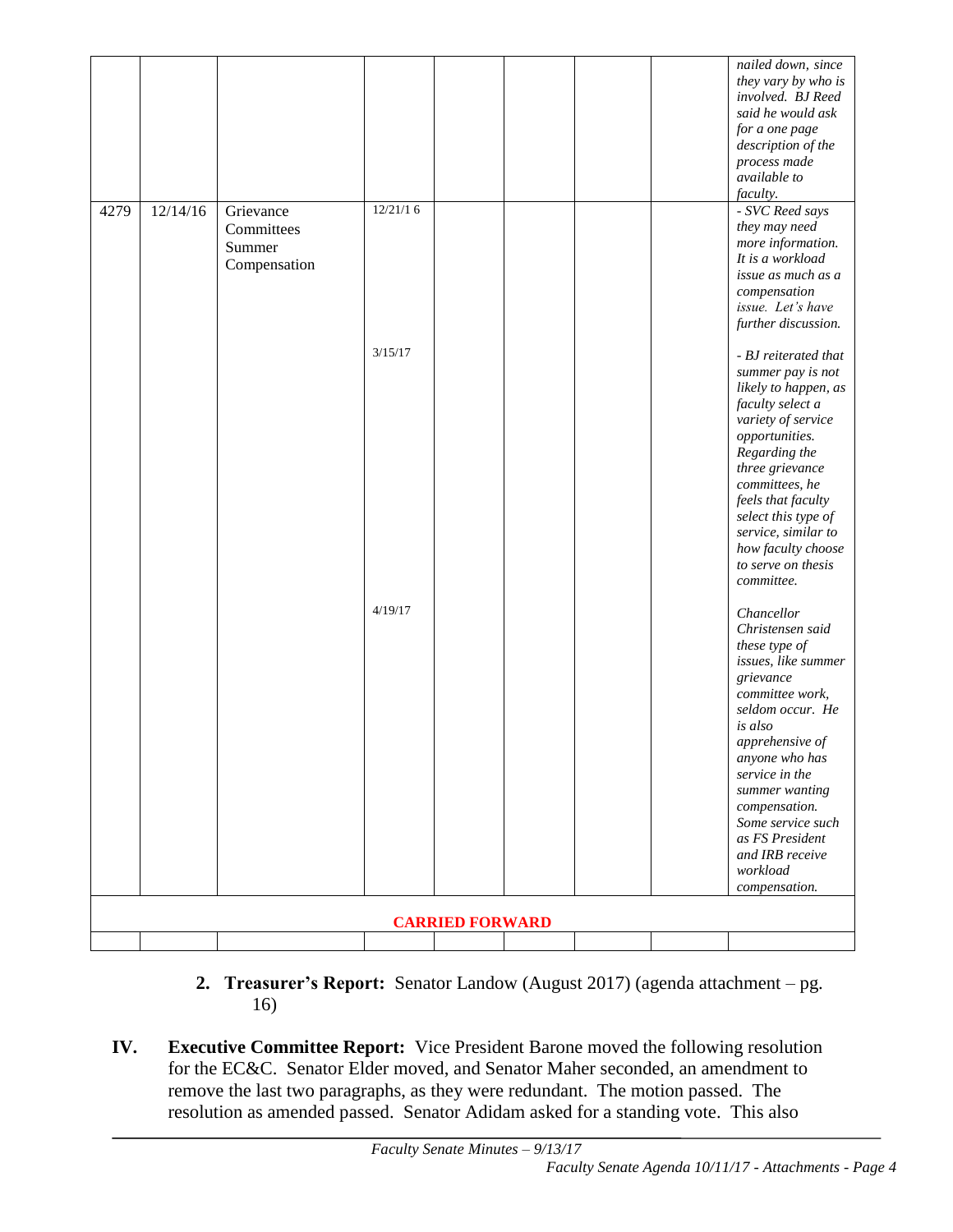showed that the resolution passed.

# **A. RESOLUTION 4302,** 9/13/17**: Shared Governance**

**WHEREAS** several important recent developments have affected UNO, including:

- Budget cuts to the NU system and an uncertain future State financial situation that may impact UNO's academic mission negatively;
- The changes from April 27, 2017 involving the sharing of a Chancellor between UNMC and UNO;
- The August 2, 2017 BRT (Budget Response Team) implementations affecting business functions of the university;
- The August 31, 2017 restructuring plans announced for UNO and UNMC based on recommendations from external management consultants "CFAR" that include joint Vice Chancellor positions in Business and Finance and Student Success and reorganization of External Relations; and

**WHEREAS** the UNO Faculty Senate according to the Board of Regents Bylaws 2.12.1 has the responsibility to

- "b. Act as the official voice of the faculty of which it is composed;
- c. Act on academic matters that affect more than one college;
- d. Advise and consult with student, staff, and administrative groups on matters of general concern, which include, but are not necessarily limited to, the budget, institutional planning, library and computer operation, student academic conduct in the classroom, and the selection of academicadministrative personnel"; and

**WHEREAS** the UNO Faculty Senate has had insufficient opportunities to fulfill its advisory duties with respect to "matters of general concern," "the budget," "institutional planning," and other changes;

**BE IT RESOLVED THAT** the UNO and NU administrative leadership should recognize and reaffirm the shared governance and decisionmaking responsibilities of the UNO Faculty Senate and honor the UNO Faculty Senate's committee structure and consequent timeline that enable it to perform the following functions as stipulated by the Board of Regents Bylaws:

- 1. By Regents Bylaw 2.12.1.d, its "advise and consult" function concerning matters of general concern and institutional planning, specifically with respect to the August 31, 2017 proposed restructuring and other CFAR recommendations; and
- 2. By Regents Bylaw 2.12.1.c, its shared governance function, to "act on academic matters that affect more than one college", by consulting with the UNO Faculty Senate as the official governing body and voice of the UNO Faculty, and by providing adequate time for the UNO Faculty Senate to review and decide on any future proposed changes.  $\frac{1}{2}$  and

Honor the UNO Faculty Senate's committee structure and timeline so that it is given its opportunity as stipulated by Regents Bylaw 2.12.1.d to fulfill its "advise and consult" function concerning matters of general concern and institutional planning,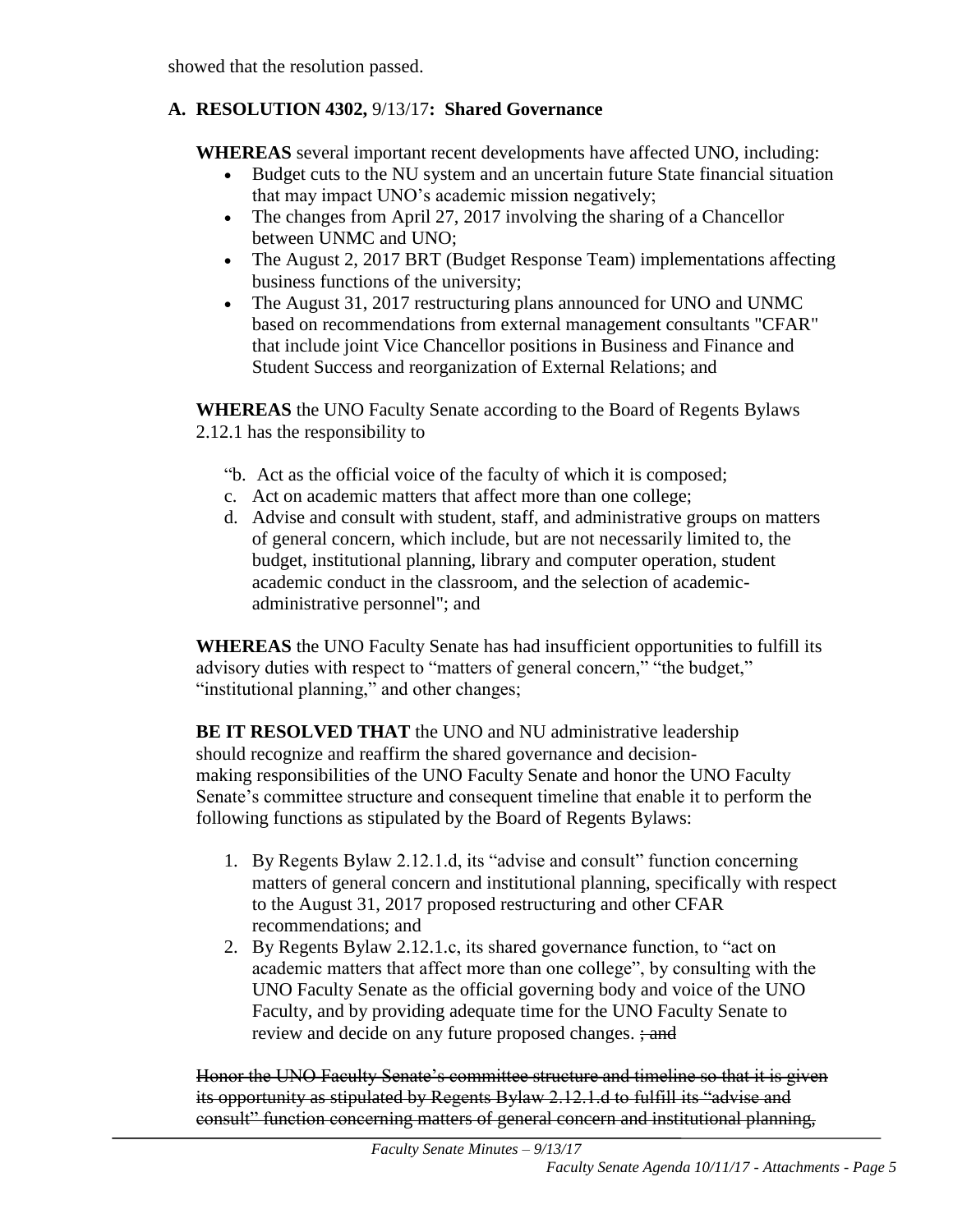including with respect to the August 31, 2017 proposed restructuring and other CFAR recommendations; and

Honor the UNO Faculty Senate's committee structure and timeline so that it is given its opportunity as stipulated by Regents Bylaw 2.12.1.c to fulfill its shared governance function, to "act on academic matters that affect more than one college", by consulting with the UNO Faculty Senate as the official governing body and voice of the UNO Faculty, and by providing adequate time for the UNO Faculty Senate to review and decide on any future proposed changes.

ti timin timin timin timin timin timin timin timin timin timin timin timin timin timin timin timin timin timi

Vice President Barone moved the following resolution for the EC&C as a reaffirmation of Resolution 4285. It passed.

# **C. RESOLUTION 4303, 9/13/17: Statement in Support of DACA**

**WHEREAS** the UNO Faculty Senate is committed to expanding educational opportunities for all of our students; and

**WHEREAS** the Faculty Senate joins with NU President Bounds and the NU Chancellors, standing "firmly in support of our DACA students" and assuring them that "they are important members of our community, and we are proud of their courage and commitment to their education"; and

**WHEREAS** the Faculty Senate on May 10, 2017, passed Resolution 4285 concerning students qualified under DACA;

**BE IT RESOLVED THAT** the UNO Faculty Senate affirms and supports the Statement of University of Nebraska President Hank Bounds regarding DACA and the Message from Chancellor Jeffrey P. Gold, M.D., on the U.S. Attorney General's announcement regarding the future of the Deferred Action for Childhood Arrivals (DACA) program, of September 2017.

Vice President Barone moved the following resolution for the EC&C. Senator Wileman moved, and Senator Miller seconded, the motion to amend the resolution by listing the hurricanes as plural, inserting "and Irma" after "Harvey" and removing the rest of the first paragraph up to "and".

# **D. RESOLUTION: Support for Hurricane Victims**

**WHEREAS** the UNO Faculty Senate joins the rest of the NU community in concern for the devastation caused by Hurricanes Harvey and Irma in Houston, Texas and other affected communities and states; and

**WHEREAS** the NU leadership has offered aid and services to universities in these affected areas, which may include options for students to complete their educations or faculty to take on visiting roles;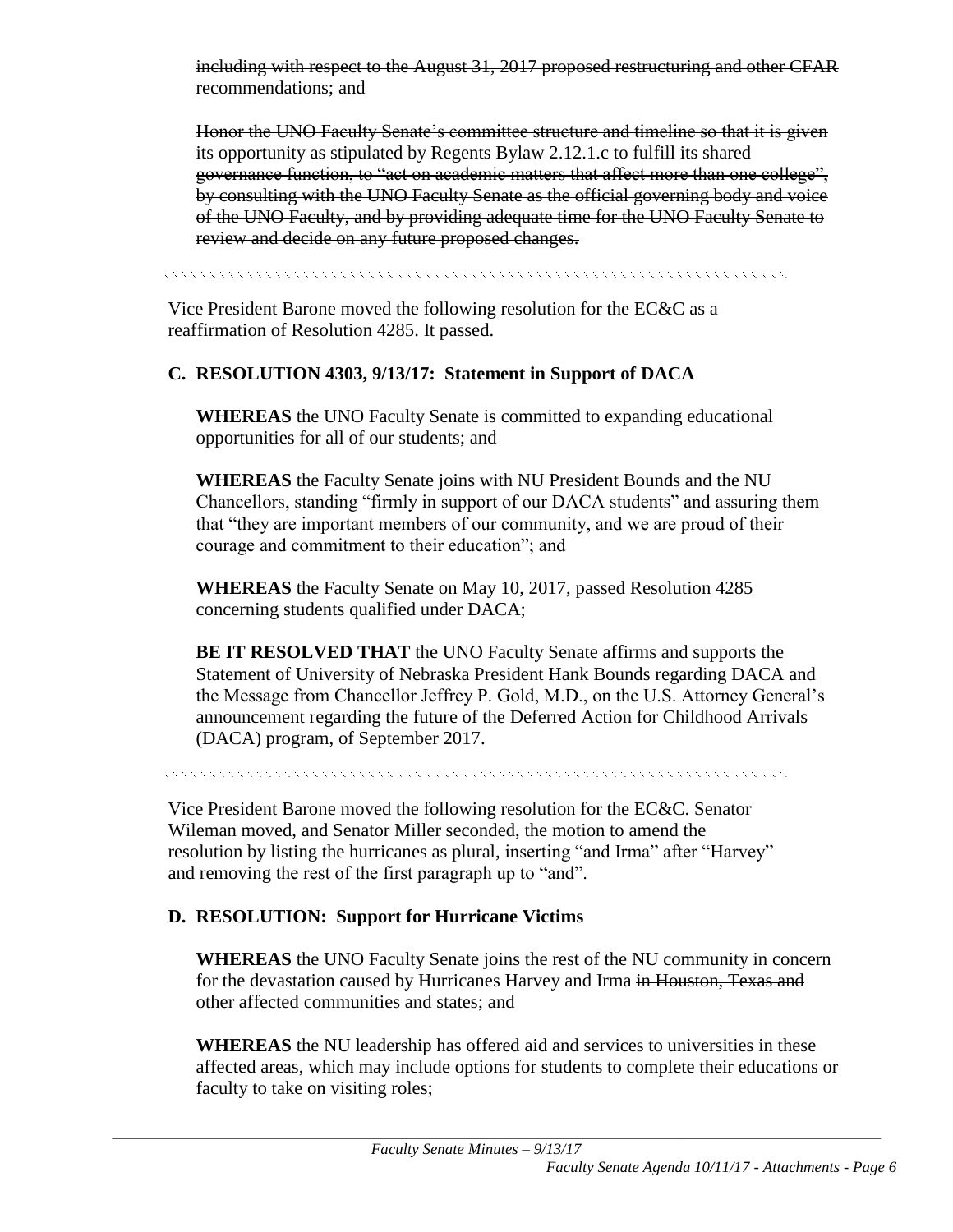**BE IT RESOLVED THAT** the UNO Faculty Senate encourages the UNO community to support those affected by Hurricanes Harvey and Irma, and stands ready to work with the NU leadership to assist our faculty colleagues and students in these areas.

. A concert a concert and a concert and a concert and a concert and a concert and a concert and a concert and

# **PENDING**

- **A.** Grading Policy Change for "F" "FW" Grades (Policy draft 11/02/15 by Financial Support and Scholarships Office, updated 11/15/15.) (Another issue to note is verification of attendance.) (Fall 2016 w/ Senator Grams and Executive Committee) (On 3/1/17, the EC&C had these questions and asked that they be put on the EC&A agenda:
	- 1. Are Faculty, both full time and adjunct, responsible for records retention? *On 6/7/17 President Grams stated that she will be checking with Bret Blackman regarding data security.*

*(Language has been changed and will be sent to all faculty. Dismissed by EC&C 9/6/17)*

- **B.** Participation in UNO Faculty Senate *(Fall 2016 to EC&C Pending)* Need to encourage and strengthen participation on UNO Faculty Senate.
	- 1. One possibility might be to change the FS Constitution
	- 2. Discussions with Colleges
	- 3. Go to Chairperson mentor(s)?
	- 4. Go to Board of Chairs

*How to Encourage Faculty to Serve on the Faculty Senate*: Informal data collection by the committee of approximately 40 UNO faculty members has generally revealed that *Service* of this nature tends to be acknowledged with little payoff compared to the perceived time commitment associated with governance. There is also a great deal of misinformation about the time obligations; nevertheless, most of the faculty we talked to showed little interest in this service even after we answered questions. The Goals and Directions Committee is now discussing ways to help the departments incentivize Faculty Senate and other University service opportunities by increasing by better recognizing the value of this service in ways such as higher Merit rankings on Annual Review, etc**.** *(The EC&C asked, on 6/7/17, that this be discussed at the 8/16/17 FS Retreat.)*

**C. Telecommunications** *At the 6/7/17 EC&C meeting President Grams said she will consult with Bret Blackman concerning the recent reorganization in Telecommunication. (dismissed by EC&C 9/6/17)*

#### **D. Change Start Time of UNO Faculty Senate Meetings?**

On 6/7/17 the EC&C suggested this be discussed at the 8/16/17 FS Retreat. At the 8/16/17 Faculty Senate Retreat there was brief consideration of potential benefits and drawbacks to convening Faculty Senate meetings 15 or 30 minutes later. The matter was left to the Executive Committee to gather relevant data from Institutional Effectiveness, and report back.

#### **V. Standing Committee Reports**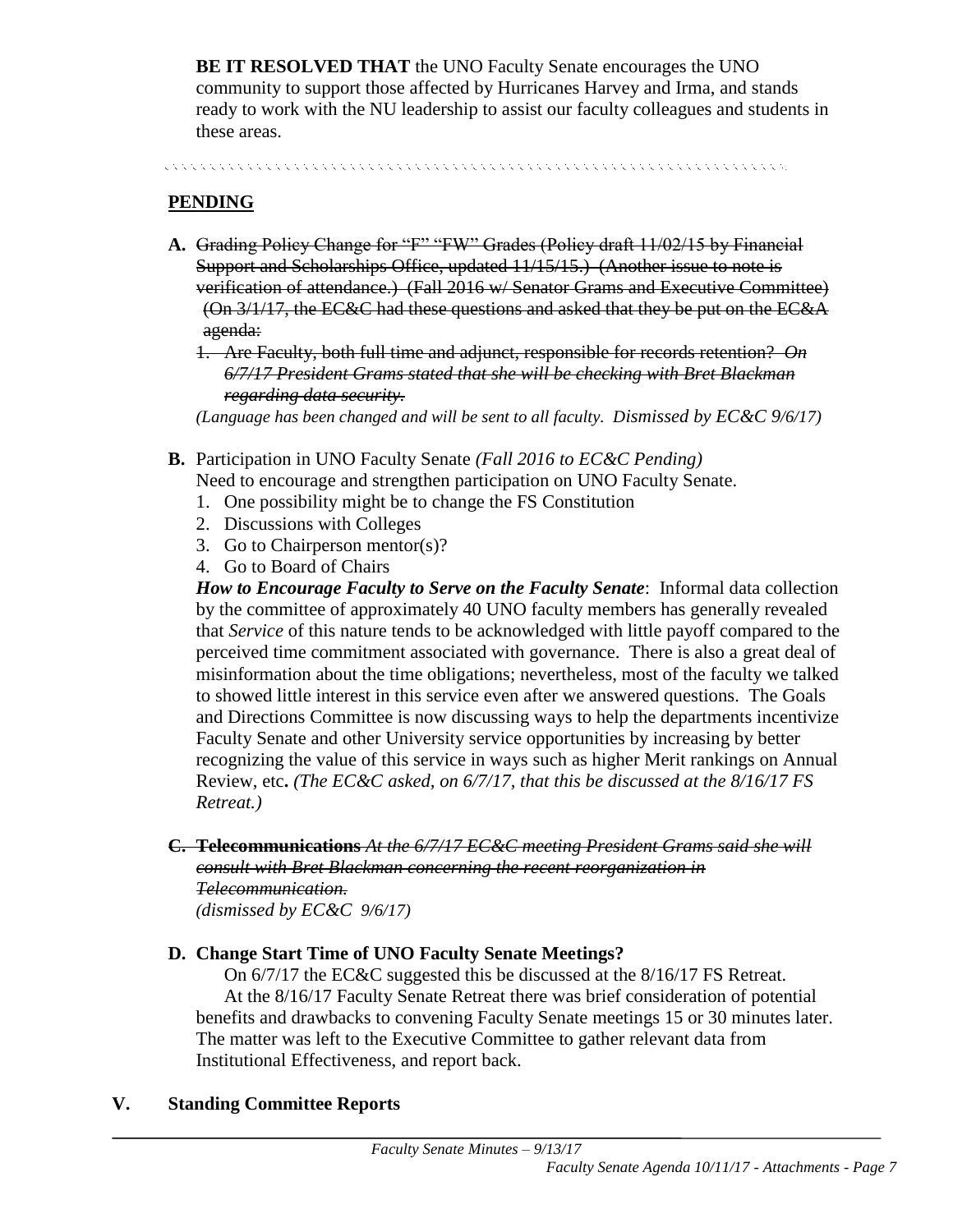# **A. Committee on Academic and Curricular Affairs:** Senator Miller (No Meeting/No Report)

# **PENDING:**

**1. Student Government Resolution for Timely Feedback from Faculty**

Senator Kealey asked the Senate to address the Student Government Resolution to have all faculty give timely feedback to students. This discussion expanded to also include faculty member's use of learning management systems and adherence to professional expectations. Suggestions:

1. A Hot Line for anonymous reporting for students to be given a manner to address the issue.

- 2. This issue can be addressed in course evaluations.
- 3. This issue can be addressed internally through the review process.
- 4. Put guidelines on a website.
- 5. Faculty member's use of learning management systems and adherence to professional expectations.

Senator Elder stated that the Faculty Senate owes Student Government a response and attention to the SG Resolution.

*(Sent to A&CA 4/12/17) (AC&A report 4/26/17 for to discuss)*

**B. Committee on Educational Resources & Services:** Senator Robins reported the ER&S committee met 30 August 2017**.** 

Attending: Tej Adidam, Azad Azadmanesh, Barbara Robins, Andy Zhong, and Mark Schoenbeck. Scott Glasser was absent.

# Old Business

The committee reviewed the report of activities from Fall retreat and considered the pending items for further action. Most items are in need of some investigation for basic questions before a decision can be made regarding further action. We may contact Erin King regarding transition to Canvas.

Tej reported on the UNO's Student Government request that faculty add a statement regarding emergency communication to all course syllabi. The committee feels it would be more practical to recommend faculty add such a statement which includes links, to the Canvas page for each course.

Tej also reported on a conversation with library staff regarding UNO faculty access to UNMC library. At this point in time, the deans of the respective libraries are in discussion and anyone needing access in the near future should speak to their subject librarian.

# New Business

Tej shared a personal experience with insurance that is purchased for international travel for UNO courses and/or business. We discussed those circumstances when the purchase is optional for faculty (not a study abroad course) and came to agreement that an easy way to encourage enrollment in an iNext policy is to have a line added to the form "University of Nebraska at Omaha Request for travel Authorization & Purchase of Travel." This would highlight its importance and serve as checklist regardless if the policy is paid by UNO entity or individual.

Azad discussed current situation in which money is being budgeted for recruitment but the process often misses the target audience because of disciplinespecific knowledge that is not held by the recruiters. In the cases where faculty travel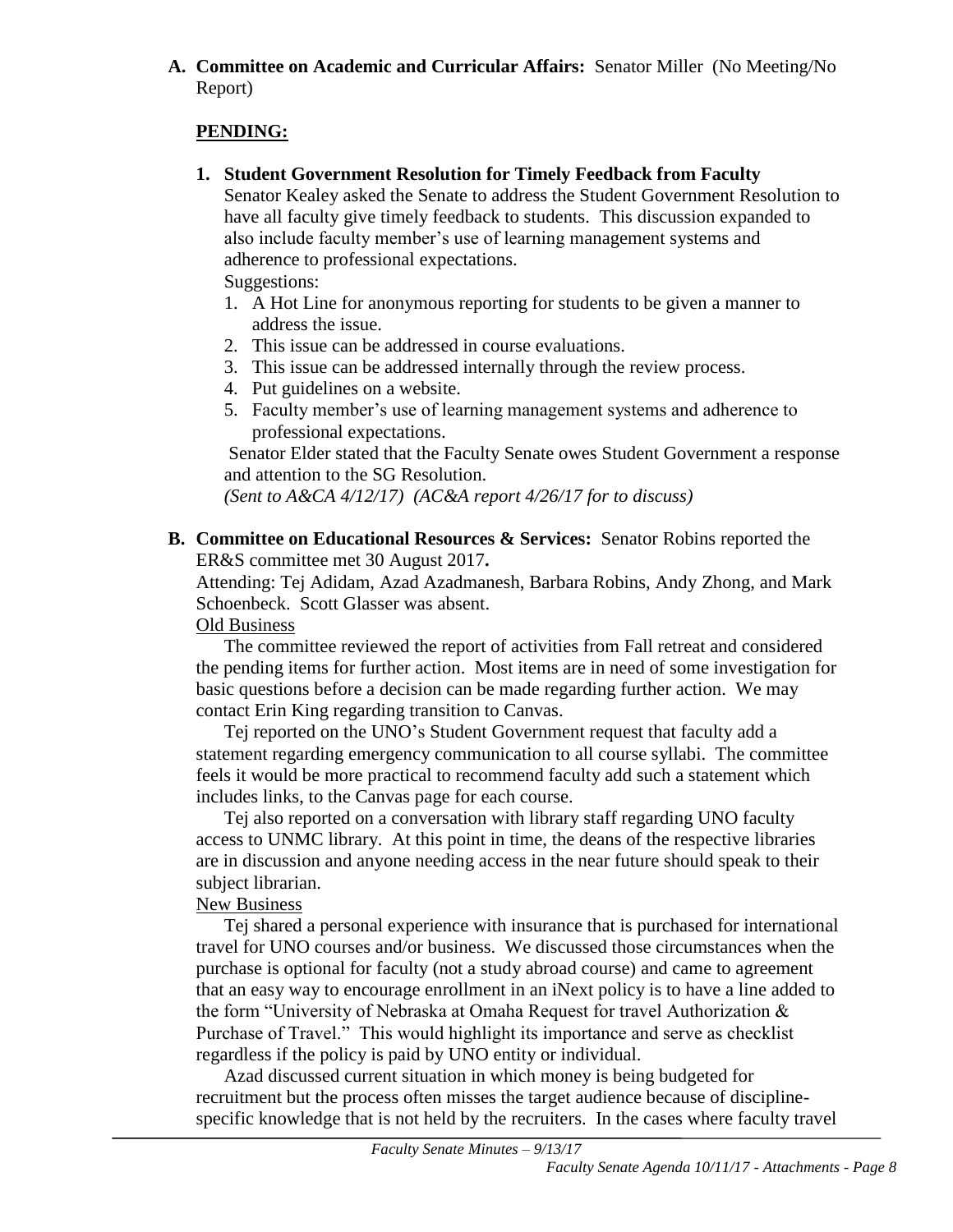or otherwise meet with groups specific to their discipline, some money should be allotted to the department/program for that purpose. Our committee may opt to invite Omar Correa (Assist. VC Student Engagement  $\&$  Recruitment) to a future meeting to discuss this but it may be appropriate for Faculty Senate officers tomention in conversations with upper administration as budget items are already being scrutinized.

Mark requested follow-up information to an old committee issue regarding accommodation letters to faculty from Student Support Services. We may invite someone from this office to attend a future meeting to discuss features of these letters that create problems for some classes, especially large lecture-hall courses.

### **PENDING:**

- **1. Canvas and UNIZEN dashboard availability.** *The EC&C, on 6/7/17, sent this to the Educational Resources & Services Committee.*
- **C. Committee on Faculty Personnel & Welfare:** Senator Elder **reported t**he FP&W committee met on Aug 30 at 2pm in DSC 208**.**

Present: Pauline Brennan, Griff Elder, John Noble

Excused: Tammie Kennedy, Marshall Prisbell, Dale Tiller.

We continued our planning for the year, planning that was begun at the Faculty Senate Retreat.

# **PENDING:**

- **\*** Follow up on status of H1B Visas audit. VC Smith-Howell said she would check on it at the 5/17/17 EC&A meeting.
- **D. Committee on Goals and Directions:** Senator Arbelaez reported the Committee met August 30, 2017 at 2:30 p.m. ASH 286**.**

Present: Bradley Bereitschaft, Daniel Hawkins, Chris Kelly, Hamid Sharif-Kashani and Richard Stacy, Maria Arbelaez

- The committee reviewed the items, decided at the retreat, we would work during the academic year.
- 1. One of our G&D members joining the UNO facilities planning committee. We are awaiting word from the committee.
- 2. Recruitment: We requested a meeting with Omar Correa, Chair of Enrollment. Awaiting an answer.
- 3. We requested a meeting with Hank Robinson, director of Institutional Effectiveness. We want to review the data concerning enrollment, retention, and attrition. Awaiting an answer.
- 4. We would like to make a proposal to amend current bylaws concerning senators' reelection. Currently, senators will have to sit-out one year to after his/her term ends. That is to ran and if elected, join the senate.
- 5. In relation to collaboration between UN campuses we have some suggestions for consideration:
	- a. Libraries across campuses. Grant access to all UN libraries for faculty, students, and staff. At present it is a cumbersome process. One library card for all libraries would simplify the process.
	- b. Allow access, across campuses, to scientific implements and programs equipment for faculty, students, and staff.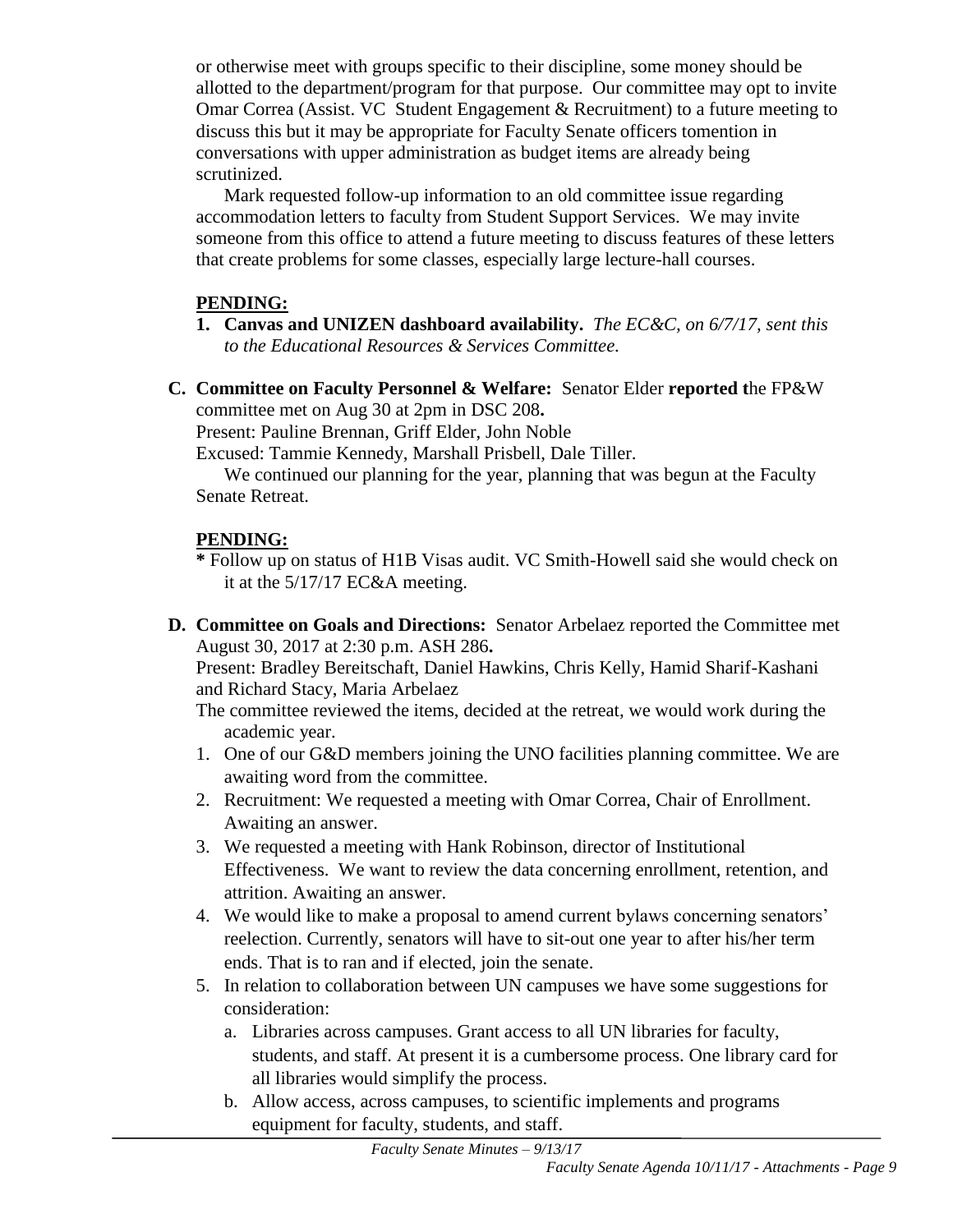c. Allow access to exercise facilities and programs to all faculty, students, and staff.

# **Pending:**

- **1.** *Facilities Planning and Faculty Representation (Sent to G&D 2/10/16)* As important and continuous decisions are made regarding facilities planning on campus, we would like to see more faculty involvement in these plans, and be allowed frequent opportunities to engage in discussion with administration about facilities planning. The one committee the Faculty Senate is aware of is the University Committee on Facilities Planning, which typically meets once a year. The University Committee on Technology Resources, Services & Planning meets more frequently, but its primary focus is on the technology needs of the campus. In a previous meeting Goals & Directions met with Deb Smith-Howell to address administrative communication and questions about the University's Strategic Plan and the Faculty Senate's part in that process. We discussed the possibility of a more regular liaison with Dr. Smith-Howell with a representative from the F.S. Goals and Directions Committee that could increase the level of communication and information in this area**.**
- **2.** *Unit Based Recruiting*: *(Sent to G&D 8/17/16)* This item has focused on how individual departments may contribute to the recruitment and retention of students in better pursuit of the University's enrollment goals. Goals and Directions temporarily tabled this item and it will remain on our *Pending* list.
- **3.** The UNO Admin responded to Resolution 4285, 5/10/2017: **Deferred Action for Childhood Arrivals (DACA)** with plans to draft guidelines for faculty. EC&A would appreciate members of the FacSen committee (e.g. Dan Hawkins et al) staying closely in touch with Student Affairs (Dan Shipp, Jonathan Benjamin-Alvarado) and the CFE to review and collaborate**.** *(Sent to G&D to keep in touch 6/7/17)***.**
- **4. Soliciting Faculty Insights on UNO's Leadership Transition.** *(The EC&C, on 6/7/17, sent this to the Goals & Directions Committee.)*
- **5. Mav Creed**

*The following was submitted to the UNO Faculty Senate. Attached below it is the resolution from Student Government, a note that the Staff Advisory Council will also pass a favorable resolution, and the Mav Values Document. The UNO EC&C, on 6/7/2017, forwarded this item to the Goals & Directions Committee for discussion at the August 16, 2017, Retreat.*

On Mar 31, 2017, at 8:32 AM, Philip Covington [<pcovington@unomaha.edu>](mailto:pcovington@unomaha.edu) wrote:

*Faculty Senate, Staff Advisory Council, and Student Government:*

*Over the course of about 18 months, a university task force took on the task of creating a document that captures the essence of what it means to be a UNO Maverick. The task force included members appointed by Faculty Senate, Staff Advisory Council, and Student Government. Data was gathered from nearly 900 members of the university community, with special attention given to garnering feedback from individuals in under-represented groups.*

*Six primary themes emerged from the analysis of the data and the task force worked to briefly define each, intentionally weaving in language from the raw data. Those six statements form the core of the Maverick values document. These community standards serve as a foundation for mutual expectations of engaging one another within this university community and with our partners beyond.*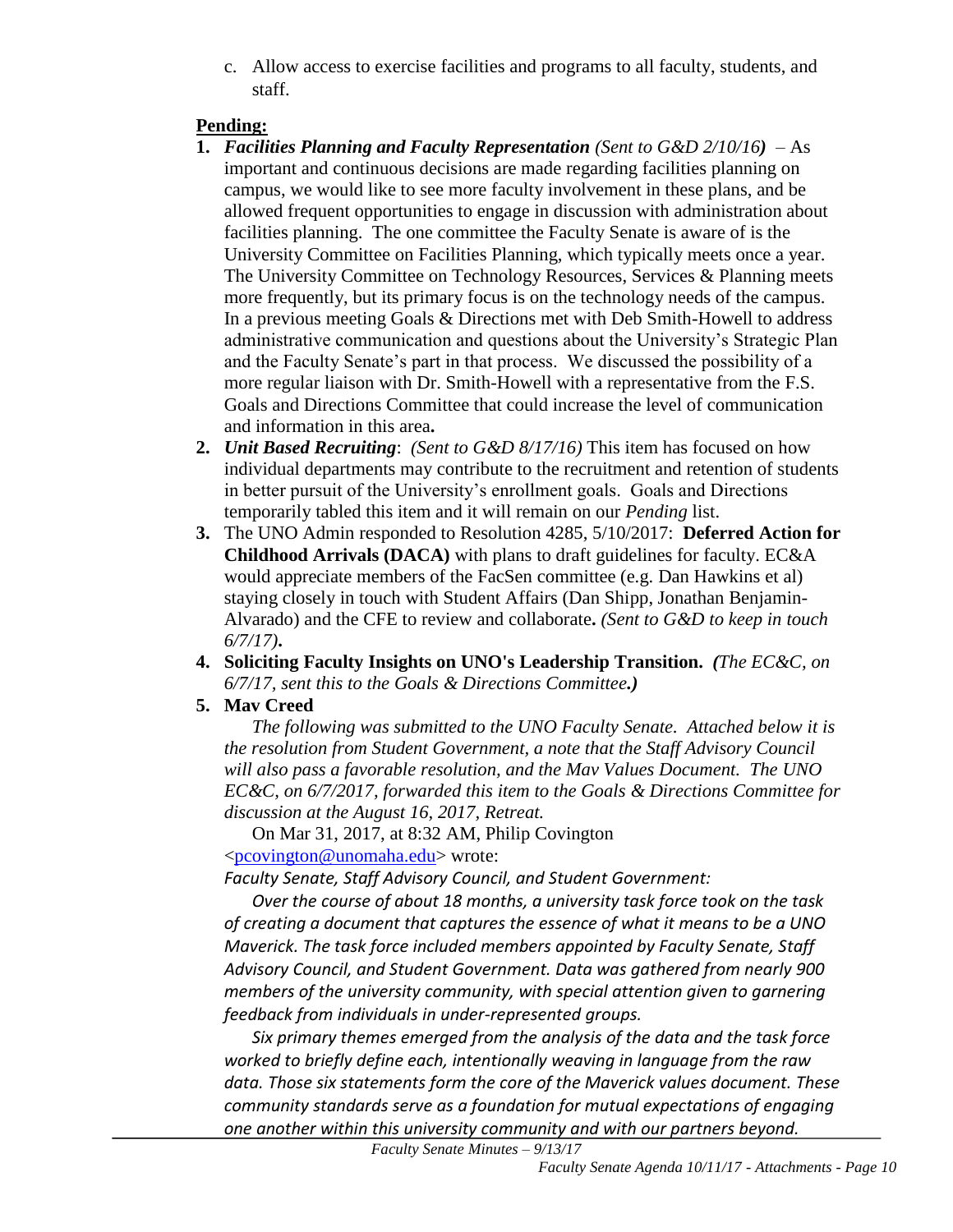*It is our pleasure to forward the document to you and ask for your formal support of its tenets before we advance it to the Chancellor's Cabinet for final approval.*

*Respectfully Submitted,*

*Dr. Dan Shipp, Vice Chancellor for Student Affairs & Enrollment Management and*

*Dr. Phil Covington, Senior Director of Student Life and Chair of the Defining the Maverick Experience Task Force*

#### **Student Government Resolution:**

**WHEREAS,** the University of Nebraska at Omaha (UNO) is committed to creating distinctive values that all faculty, staff, administration, and students should follow, and;

**WHEREAS,** beginning in 2015, a taskforce of people from all areas of campus conducted and analyzed survey data, brainstormed ideas, and created a finalized document featuring the values that all UNO members should engage in and expect from others, and;

**WHEREAS,** two surveys were utilized to determine initial ideas for why students came to UNO, what they like about UNO, and whether they are proud to be a Maverick, and;

**WHEREAS,** there was data collected from close to 900 members of the UNO community, and there was a primary focus on reaching underrepresented individuals, and;

**WHEREAS,** after analyzing the data, the taskforce realized that the UNO community was lacking a creed to clearly define what it meant to be a Maverick and the Maverick experience, and;

**WHEREAS,** through extensive work, the taskforce, with assistance by University Communications and Dr. Dan Shipp, created a Maverick Value document listing the specific values as well as a statement noting that these values must be integrated in order to have an impact.

**THEREFORE BE IT RESOLVED**, that Student Government of the University of Nebraska at Omaha (SG-UNO) supports the Maverick Value document that better defines what it means to be a Maverick and its integration into the University system and communities beyond.

**- - - - - - - - - - - - - - - -**

**Staff Advisory Council:** On April 11, 2017, Staff Advisory Council voted unanimously to pass a resolution in support of the document spelling out what it means to be a UNO Maverick.

# **- - - - - - - - - - - - - - - -**

Below is the Mav Values Document:

*We the students, faculty and staff of the University of Nebraska Omaha (UNO) hold the following community values to be the foundation of our identity as Mavericks.*

*As Mavericks, we commit daily to advance and support our community values:*

#### *Authenticity*

*We stay true to our authentic selves and respect the unique and shared histories of the other members of our community.*

#### *Integrity*

*We strive to make sure our words are consistently reflected in our actions and treatment of others.*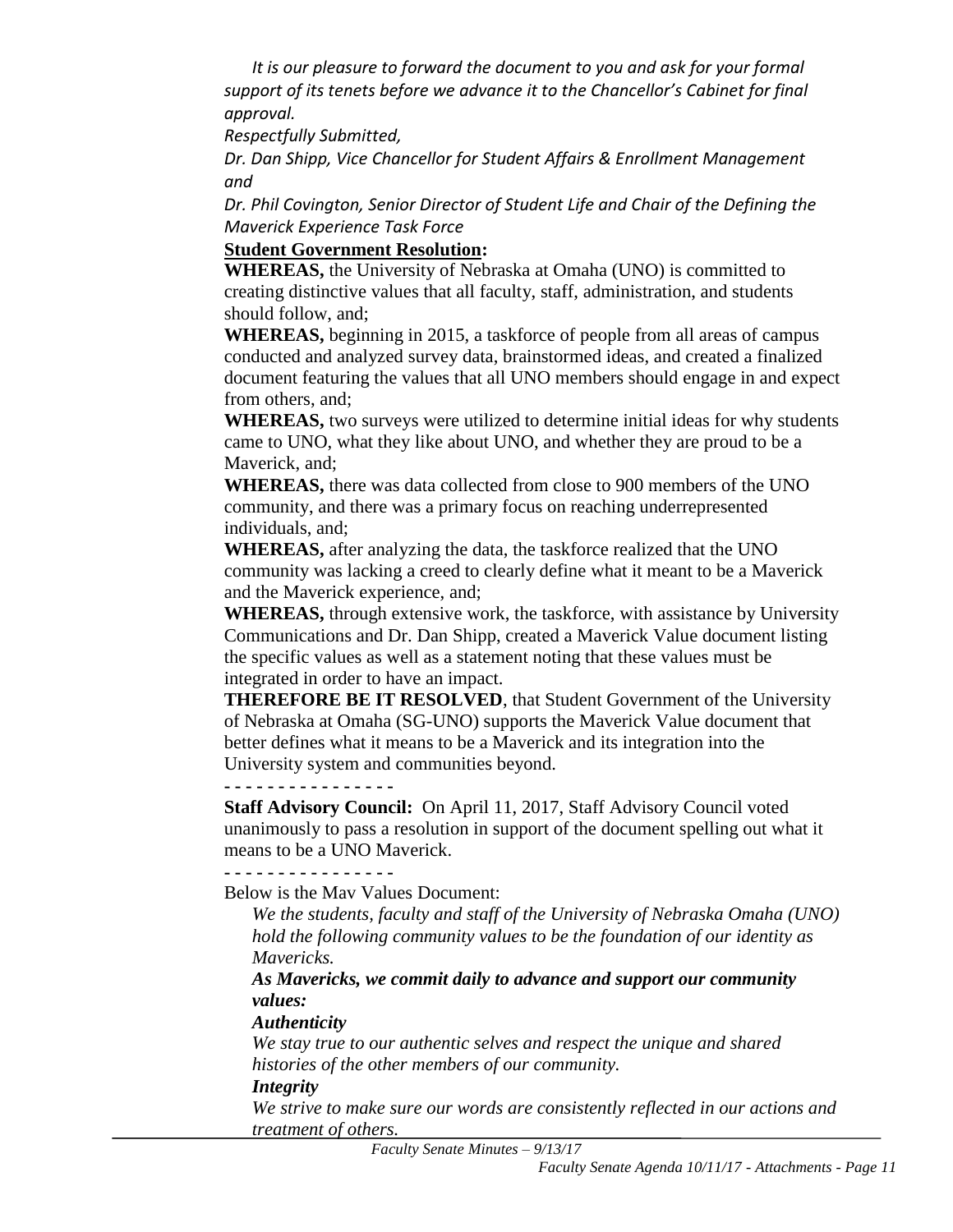# *Inclusion*

*We are committed to cultivating a campus climate that welcomes and supports people of all cultures, beliefs, identities, and backgrounds. Service*

*We engage in service with others to improve the lives of individuals throughout the Omaha metro area, state and beyond.* 

#### *Resilience*

*We rise above difficult challenges through hard work and courageous determination.* 

# *Achievement*

*We accomplish our individual and shared goals by reaching high personal and professional levels of excellence.*

*We realize that these values are only words until we integrate them into our individual and shared actions. We commit to advancing these values as Mavericks at UNO, in the greater Omaha community, and beyond.*

**6. Parking Changes and Parking for Adjunct (Part Time and Temporary) Faculty:**

Link for reference: [https://www.unomaha.edu/news/2017/04/parking-changes](https://www.unomaha.edu/news/2017/04/parking-changes-coming-to-campus.php)[coming-to-campus.php](https://www.unomaha.edu/news/2017/04/parking-changes-coming-to-campus.php)

*Part-time permit options.*

- *Night Only Surface Permit – after 2:30 P.M.*
- *Lot T \$5 Entry - Weeks 2-16 of Fall/Spring Semesters (all-day)*
- *Daily/Hourly Permit Options \$1-4*
- *Reduced fee West or Pacific Street Garage Permit - \$200 Annually*
- *\$3 after 12:30 P.M. in the East Garage Lots U and T only.*
- *Lot 26 (no permit required with free limited shuttle service)*
- **E. Professional Development:** Senator Adams (No meeting/no report)

# **PENDING:**

- **1. Faculty Professional Development Leave policies/procedures:** Given a growing number of questions and concerns about this issue, our committee will be gathering information (policies/procedures) at all levels (regents, university, colleges, departments) and comparing those documents in order to explore questions, including**:** 
	- **a.** Can faculty get a full year of leave if waiting until 12 years of service instead of at 6 years?
	- **b.** What are the earning restrictions while on leave (sabbatical)?
	- **c.** What documents govern how leave is prioritized/awarded?
	- **d.** What are the criteria for leave across colleges/departments? How consistent are these?
	- **e.** Who all reviews and/or weighs in on these decisions?

What language does the AAUP contract have regarding leave/sabbatical?

**F. Committee on Rules:** Senator Nash reported the Rules Committee met at the Criss Library on August 30, 2017**.**

*Present:* Samantha Clinkinbeard, Jeremy Johnson, Paul Landow, Bob Nash, Kathy Peterson, Wei Rowe.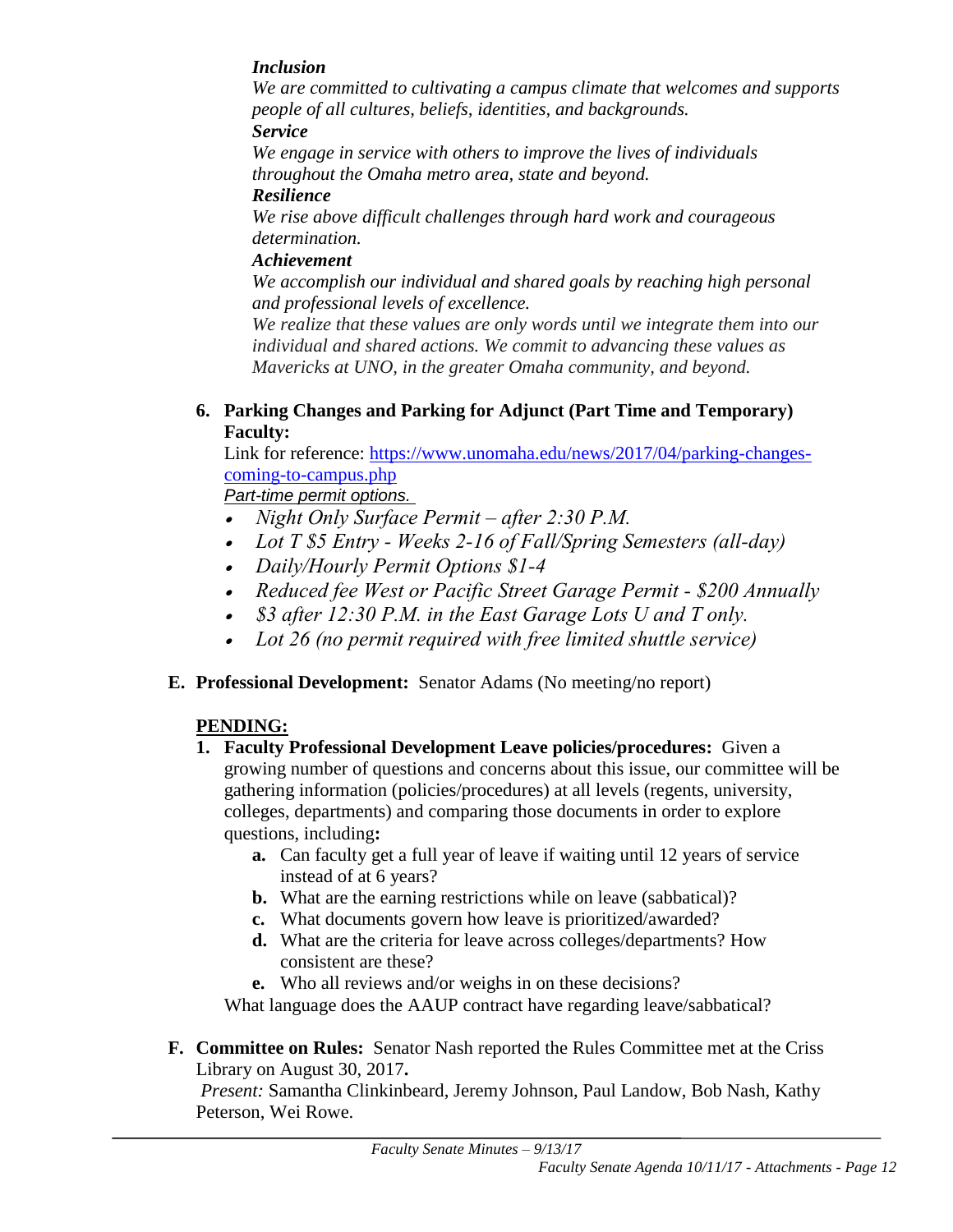*Absent:* None. Senator Nash moved the following seven (7) resolutions for the Committee. All passed.

#### **1. RESOLUTION 4305,** 9/13/17**: Academic Assessment Committee**

BE IT RESOLVED, that the following Senator be appointed to the Academic Assessment Committee for a one year term (08/01/17-07/31/18) to replace Samantha Clinkinbeard as a representative for the Faculty Senate:

Samantha Clinkinbeard (to be reappointed).

a de la caractería de la caractería de la caractería de la caractería de la caractería de la caractería de la

## **2. RESOLUTION 4306,** 9/13/17**: Digital Communications Team**

BE IT RESOLVED that Tej Adidam be appointed as a faculty representative to the Digital Communications Team for a three-year term (08/01/17-07/31/20).

in a la calculation de la calculation de la calculation de la calculation de la calculation de la calculation

## **3. Completion of RESOLUTION 4289, 5/10/17: University Committee on Excellence in Teaching (b)**

**BE IT RESOLVED** that the following faculty members be recommended for service as three-year appointments, from 08/01/17 through 07/31/20, on the University Committee on Excellence in Teaching. (Of the committee, two members should be recipients of the award and one member should be a pretenure faculty at-large member. These members will serve staggered terms, and their replacements will be appointed to serve terms that would balance term endings, except for the **pre-tenure** faculty at-large member, who serves one year (08/01/17-07/31/18):

Shelby Van Nordstrand, CFAM, (to replace Sherrie Wilson); William Mahoney, IS&T (to replace Matt Germonprez – *recipient of award*);

#### AND

## **Anne Karabon, ED, Pre-Tenure Faculty Member At-Large (to replace Matthew Patton) (term: 08/01/17-07/31/18).**

, a concert a concert and a concert and a concert and a concert and a concert and a concert and a concert

## **4. RESOLUTION 4307,** 9/13/17**: UCRCA (University Committee on Research & Creative Activity)**

BE IT RESOLVED that the following name go forward to replace Anastasia Kyvelidou (ED), who has resigned from the university, to complete her threeyear term, from 08/01/16 through 07/31/19:

Michelle Friend, ED (to replace Anastasia Kyvelidou).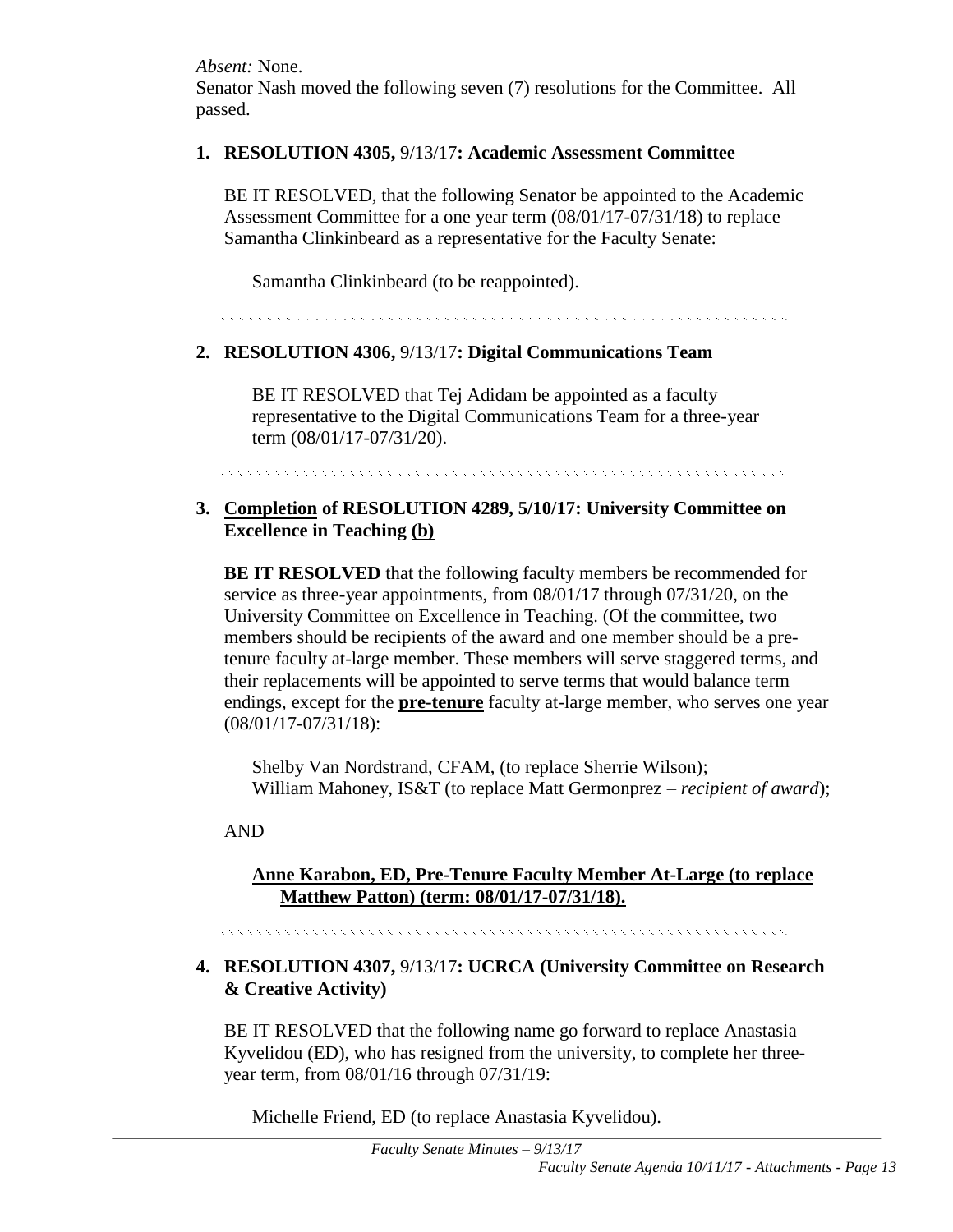# **5. RESOLUTION 4308,** 9/13/17**: University Committee on Technology Resources, Services & Planning**

BE IT RESOLVED that the following name go forward to replace Timi Barone, who has resigned, to complete her three-year term, from 08/01/15 through 07/31/18:

Miriam Kuhn (to replace Timi Barone).

\*\*\*\*\*\*\*\*\*\*\*\*\*\*\*\*\*\*\*\*\*\*\*\*\*\*\*\*\*

# **6. RESOLUTION 4309,** 9/13/17**: Tuition Remission Task Force**

BE IT RESOLVED that the following senator be appointed to the Tuition Remission Task Force, for one year (8/1/17-7/31/18) to replace Stu Bernstein, whose term has expired:

Ken Dick.

#### 

# **7. Resolution 4310,** 9/13/17**: Academic Planning Council (APC)**

BE IT RESOLVED, that the following names go forward as the Faculty Senate's two representatives to the Academic Planning Council for a oneyear term from 7/31/17, through 08/01/18:

Amy Anderson (Criminology & Criminal Justice, CPACS) Peggy Jones (Black Studies, A&S).

Senator Nash asked for a volunteer to be appointed as our liaison for one year. On 9/6/17 the EC&C requested that we keep paying for yearly corporate membership although a liaison is not necessary. Senator Burch Kealey volunteered. Senator Nash moved the resolution and it passed.

#### **8. RESOLUTION 4299-b:**

#### **b. Academic Freedom Coalition of Nebraska (AFCON)**

BE IT RESOLVED, that the Faculty Senate President appoints the following senator to be the Senate representative to the Academic Freedom Coalition of Nebraska (AFCON), for a one year appointment from 05/11/17 through 05/09/18, to replace Jayaram Betanabhatla:

Burch Kealey.

#### 

#### **GRIEVANCE COMMITTEES**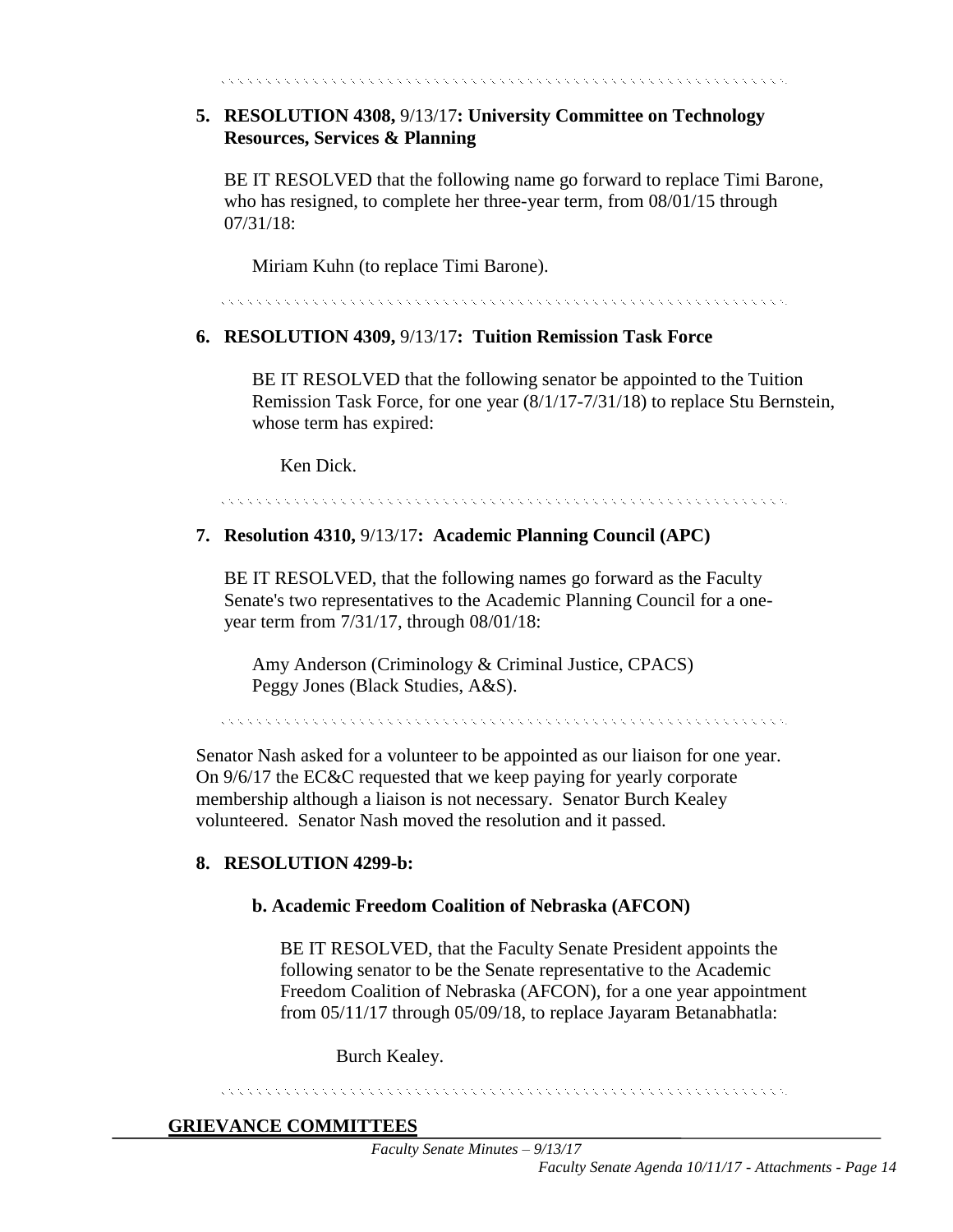Senator Nash moved the following resolution/ballot for the Committee. It passed and will be sent to all UNO faculty by early next week. The Rules Committee will report the results at the October 2017 meeting.

# **9. RESOLUTION 4311,** 9/13/17**: Academic Freedom & Tenure Committee**

BE IT RESOLVED, that in accordance with Article 6.5.2 of the Faculty Senate Bylaws the following nominees for the Academic Freedom and Tenure Committee are brought forward by the Rules Committee for senate nomination. The ballot will be presented to the UNO Faculty.

Two tenured faculty members will be elected from the following four nominees to serve a three-year term from October 16, 2017, through October 15, 2020, to replace Carey Ryan and Richard Stacy, whose terms will expire:

Ramon Guerra (English, A&S) Nancy Kelley (Social Work, CPACS) Ziaul Huq (Management, BA) Laura Grams (Philosphy, A&S).

.<br>Kata tanah kata tanah kata tanah kata tanah kata ta

Ballots were distributed, collected, and tallied. Senator Nash moved the following resolution, which passed.

# **10. RESOLUTION 4312,** 9/13/17: **Faculty Grievance Committee**

**BE IT RESOLVED** that in accordance with the Faculty Senate of the University of Nebraska at Omaha Bylaws, Article VI.5.1, Faculty Grievance Committee, the following faculty members are brought forward by the Rules Committee for ballot election by the senate.

Two Associate Professors will be elected from the following four nominees to replace Jodi Kreiling and John Noble, whose terms will expire, the first for a three-year term from September 16, 2017, through September 15, 2020; the second for a two year term from September 16, 2017, through September 15, 2019:

Jayaram Betanabhatla (Physics, A&S) (12 votes) Donna Dufner (ISQA, IS&T) (ELECTED with 14 votes) Amy Morris (Art & Art History, CFAM) (ELECTED with 22 votes) Joyce Neujahr (Patron Services, LIB) (12 votes)

And one member of the Faculty Senate **Faculty Personnel and Welfare Committee** will be elected from the following two nominees to replace Marshall Prisbell, whose term will expire, as the Faculty Personnel and Welfare Committee representative for a one-year term from September 16, 2017, through September 15, 2018: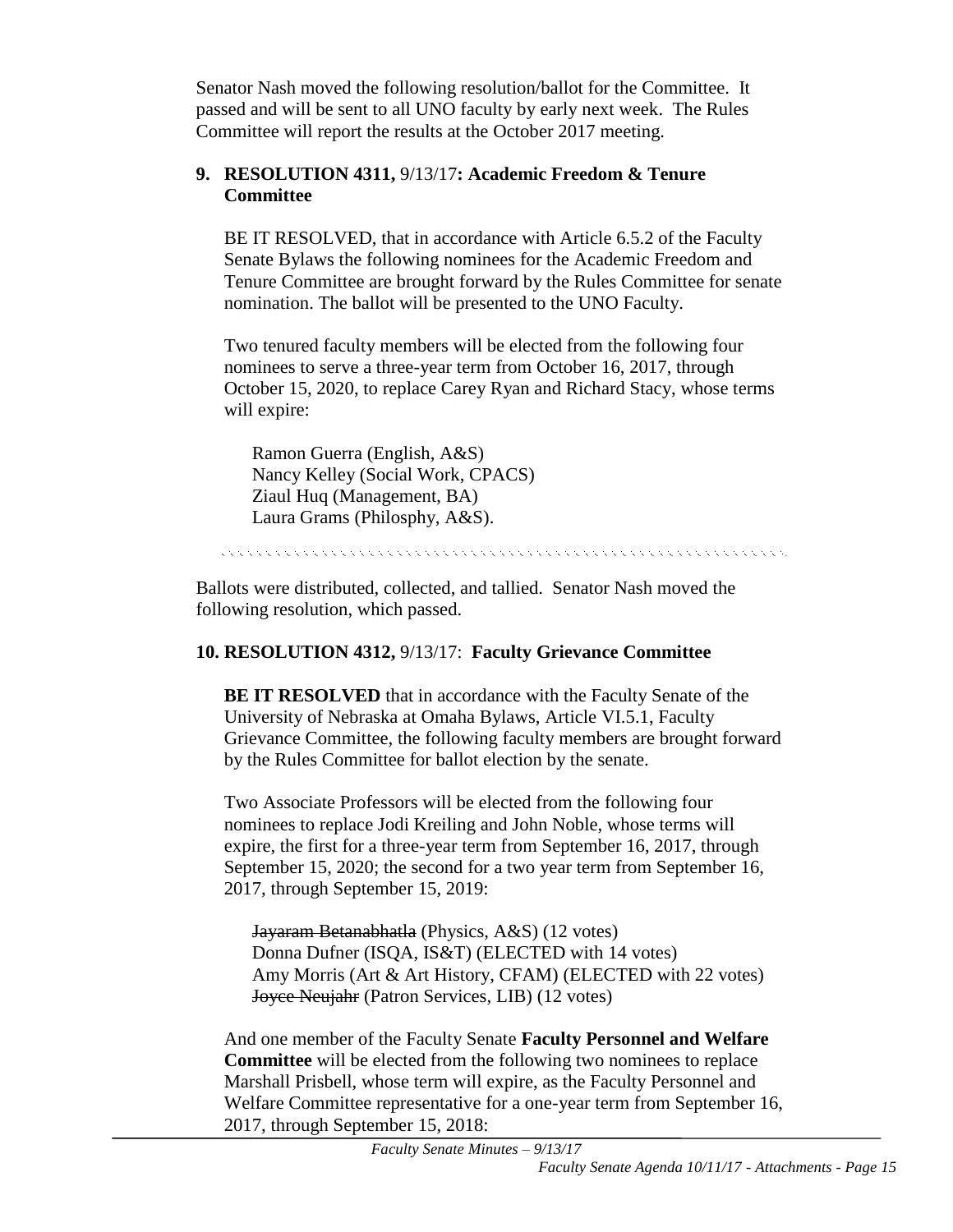Ballots were distributed, collected, and tallied. Senator Nash moved the following resolution, which passed.

#### **11. RESOLUTION 4313,** 9/13/17**: UNO Professional Conduct Committee**

BE IT RESOLVED, that in accordance with the Faculty Senate of the University of Nebraska at Omaha Bylaws, Article VI.5.3, Professional Conduct Committee, the following faculty members are brought forward by the Rules Committee for ballot election by the senate.

BE IT RESOLVED, that one representative must be elected by ballot vote to serve a three-year term from September 16, 2017, through September 15, 2020, to replace outgoing member, Amanda Randall, whose term will expire. In accordance with Section 1.1 of the University of Nebraska at Omaha Professional Conduct Committee's Rules and Procedures, the following two nominees (**all tenured faculty** ranked assistant professor or above) are brought forward by the Committee on Rules for ballot election by the full senate as follows:

Harmon Maher (Geography/Geology, A&S) (ELECTED with 20 votes) John McCarty (Biology, A&S). (8 votes)

The newly elected representative will also serve as alternate for threeyears from September 16, 2020, through September 15, 2023.

Amanda Randall will serve as an alternate for 3 years, from September 16, 2017 through September 15, 2020.

.<br>El estado estado estado estado estado estado estado estado estado estado estado estado estado estado estado e

#### **PENDING:**

**1.** The Committee continues to review which Campus & University committees require participants who also serve on the Faculty Senate, and which committees might be served by representatives from the faculty at large**.** 

#### **VI. Other Faculty Senate Committees**

**A. Faculty Senate Budget Advisory Committee Report**: Prof. Johnson/Hall, Maher, O'Hara

There is on-going communication with this committee.

#### **VII. Ad hoc Committees**

#### **A. Ad hoc UNO-UNMC Faculty-to-Faculty Communication and Collaboration Committee**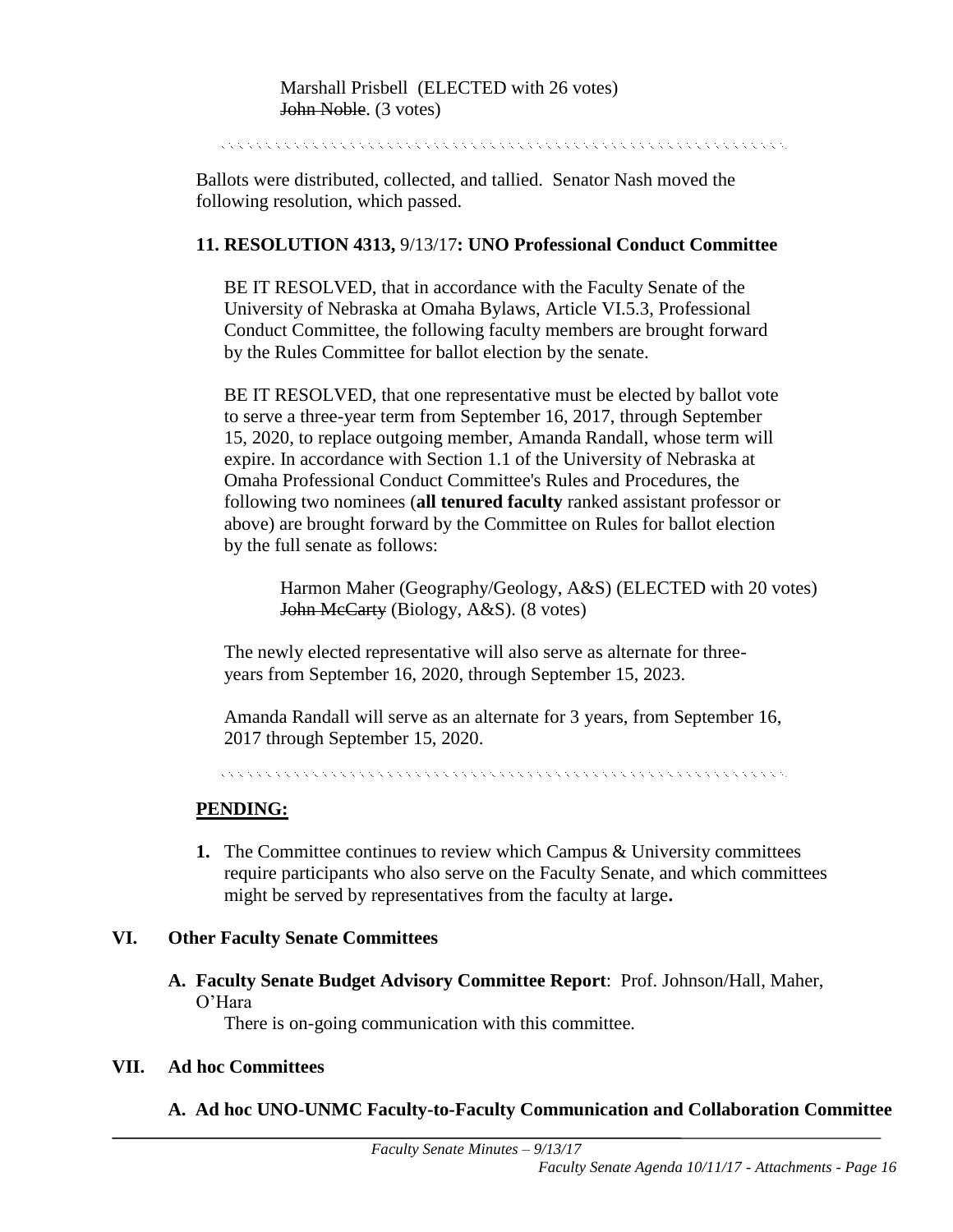Membership:

# **UNO Committee Members**

- Timi Barone (Sociology, College of Arts and Sciences CAS)
- Kiran Bastola (Biomedical Informatics, School of Interdisciplinary Informatics, College of Information Science and Technology – IST)
- Craig Maher (Public Administration, College of Public Affairs and Community Service CPACS)
- Connie Schaffer (Teacher Education, College of Education COE)
- Destynie Sewell (Business Law and Ethics, College of Business CBA)
- Suzanne Sollars (Psychology, Neuroscience, CAS)
- Adam Tyma (Communication, College of Communication, Fine Arts, and Media CFAM)

# **UNMC Committee Members**

- Elli Rogan of the College of Public Health (COPH)
- Mark Shriver (MMI)
- Elizabeth L. Beam, PhD, RN (NURSING)
- Amar Natarajan, Ph.D. (Eppley Institute for Cancer Research)
- Catherine Gebhart (MEDICINE)
- Glenda Woscyna (COAH)
- Emily Glenn (Library)
- Alternate Deb Rielly (Medicine)

## **VIII. Non-Senate Committee Reports**

**A. University-Wide Fringe Benefit Committee:** Prof. John Erickson

(Rec. 9/5/17) *The UWFBC will meet on 9-27-2017. Please forward this to the UNO Faculty Senate Executive Cabinet as a request for items or requests. This request would be appropriate to ask faculty members in all units. As the UNO faculty representative on the committee, I will present those to the UWFBC at the meeting.* 

- **IX. There was no Unfinished or New Business. The meeting adjourned at 3:52 p.m.** with announcements**.**
- **X. Announcements**
	- **A. EC&A Mtg:** Wednesday, September 20, 2017, 2 p.m., EAB 200
	- **B. Board of Regents Mtg:** Friday, September 22, 2017, **at UNO**
	- **C. State of the University (Chancellor Gold):** Monday, September 25, 3 p.m., Straus Performing Arts Center (SPAC)
	- **D. EC&C Mtg:** Wednesday, October 4, 2017, 2 p.m., ASH 196
	- **E. Faculty Senate Mtg:** Wednesday, October 11, 2017, 2 p.m., CEC 230/231

| <b>Schedule for 2017-2018</b>      |                                    |  |  |  |
|------------------------------------|------------------------------------|--|--|--|
| <b>EC&amp;C</b> Meetings           | <b>Faculty Senate Meetings</b>     |  |  |  |
| (Usually $1st$ Wednesday of month) | (Usually $2nd$ Wednesday of month) |  |  |  |
| (ASH 196)                          | (Usually in CEC 230/231)           |  |  |  |